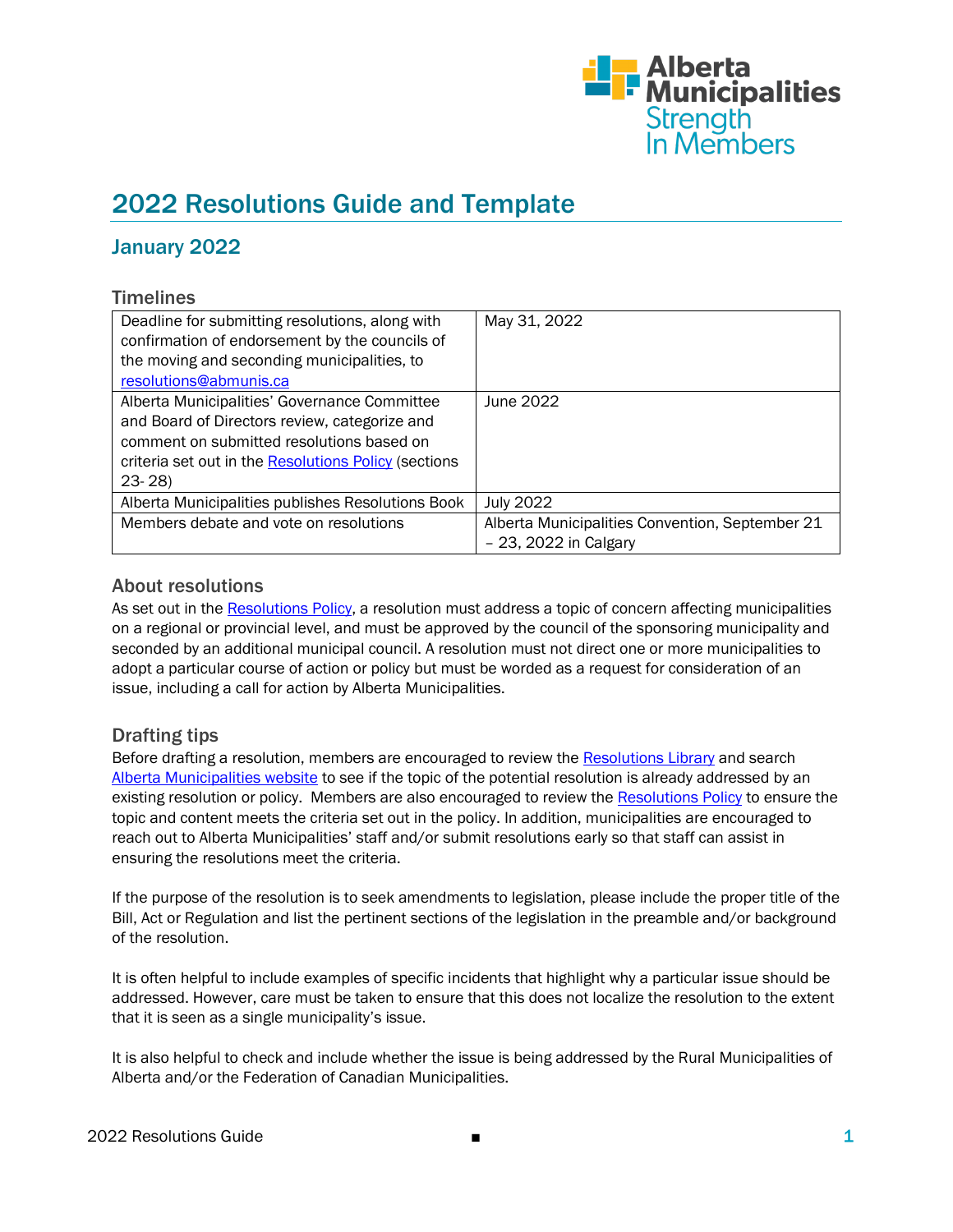

Any facts or statistics cited in the background section should be referenced (i.e. indicate the source for those facts/statistics).

The enclosed resolution template is intended to help you draft your resolution and reflects the format that it will appear in the Resolutions Book.

#### Seeking a seconder

All resolutions must receive official endorsement from a seconding municipality before they are submitted. The purpose of seeking a seconder is to confirm whether the resolution is of significant interest to other municipalities. It is also to seek feedback on the clarity and content of the resolution itself, to ensure the intent and rationale is clear.

Municipalities interested in submitting a resolution are encouraged to reach out to other municipalities early in the process to determine whether the resolution is likely to receive support and to provide potential supporting municipalities sufficient time to provide meaningful feedback.

#### **Submission**

As mentioned, municipalities are encouraged to submit draft resolutions to Alberta Municipalities staff for feedback as early as possible. Once the resolution is finalized and endorsed by councils of both the moving and seconding municipalities, please submit to resolutions@abmunis.ca:

- A Word version of the resolution in the format outlined in the enclosed template.
- Confirmation of the endorsement by the moving and seconding councils. This can take the form of:
	- o A link to meeting minutes if they are posted online, or
	- $\circ$  The number, mover and wording of the motion including the date of the meeting at which it was passed.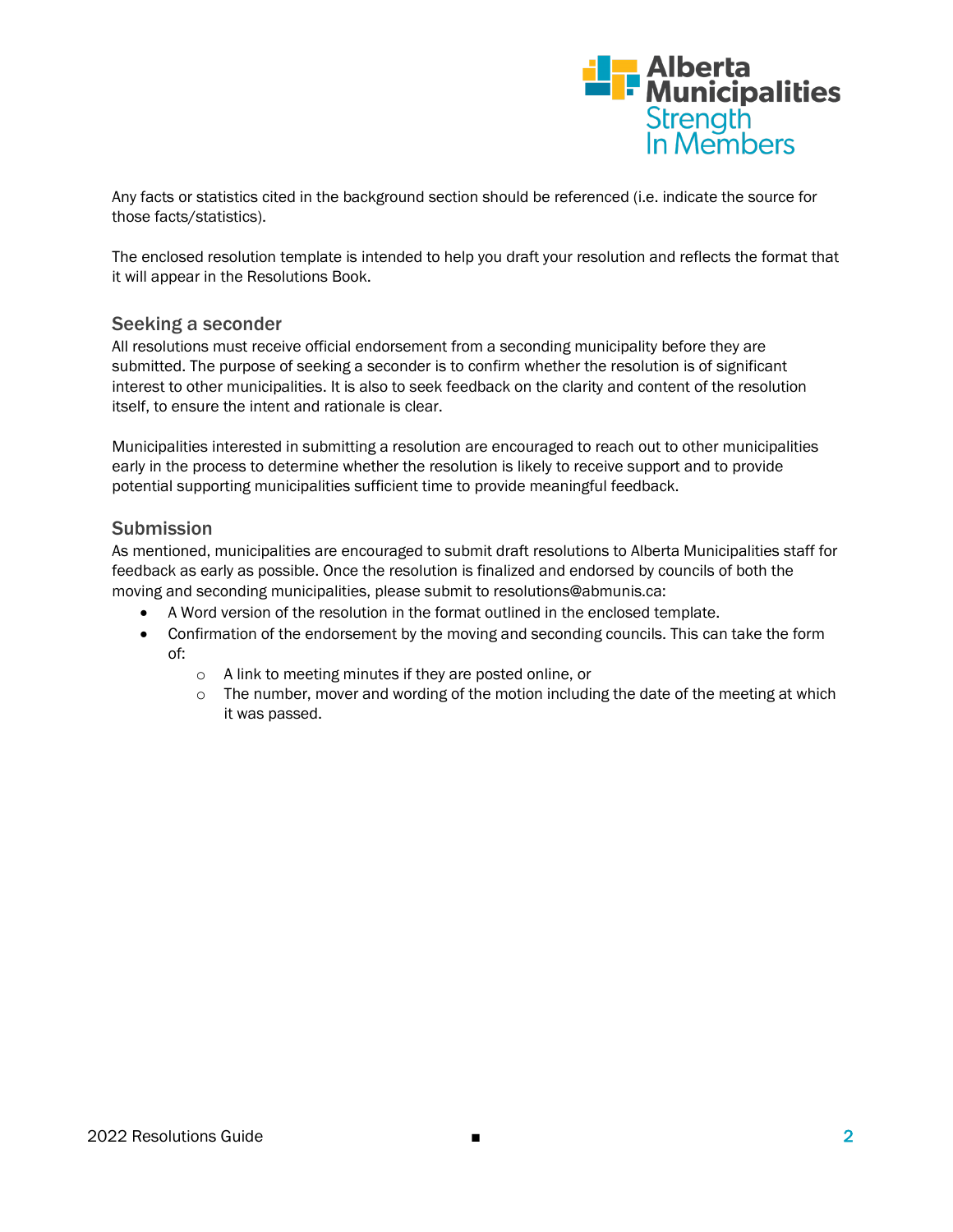

# Resolution Template

Title of resolution: A title that is concise yet specific to the issue in the resolution

Moved by: Town of X Seconded by: Village of Y

WHEREAS the purpose of the "Whereas clauses" is to clearly and succinctly describe the issue or opportunity that the resolution is bringing forward, and identify why the subject is relevant to Alberta's municipal governments*;*

WHEREAS the clauses should identify whether the issue involves the need for information sharing, policy changes, legislative/regulatory change or a combination thereof, and refer to specific documents and sections whenever possible*;*

WHEREAS *depending on the complexity of the issue, including roughly five "Whereas" clauses is ideal*;

WHEREAS *further information can be included in the background; and*

WHEREAS *these clauses should lead logically to the operative clause*.

IT IS THEREFORE RESOLVED THAT Alberta Municipalities advocate for ……This operative clause is the call to action. It should include a clear and specific request for the Government of Alberta, Government of Canada or another organization to act. This is the most important part of the resolution and should be written clearly, so there is no doubt as to what action is being requested. *This is the most important part of the resolution and should be written clearly, so there is no doubt as to what action is being requested.*

#### BACKGROUND:

No preamble can be comprehensive enough to give a full account of the situation that gave rise to the resolution. In all cases, supplementary or background information is necessary (1 to 2 pages maximum).

The Background should answer the following questions:

- What is the impact of the issue on municipalities and how many municipalities are impacted? (Provide examples and/or statistics where possible.)
- What priority should the resolution be given?
- Does the issue and call to action align with one of Alberta Municipalities' strategic initiatives?
- Has the issue been addressed by Alberta Municipalities in response to a resolution or otherwise in the past and what was the outcome?
- Have other associations or groups acted on this issue, or are they considering action?

2022 Resolutions Guide ■ 3